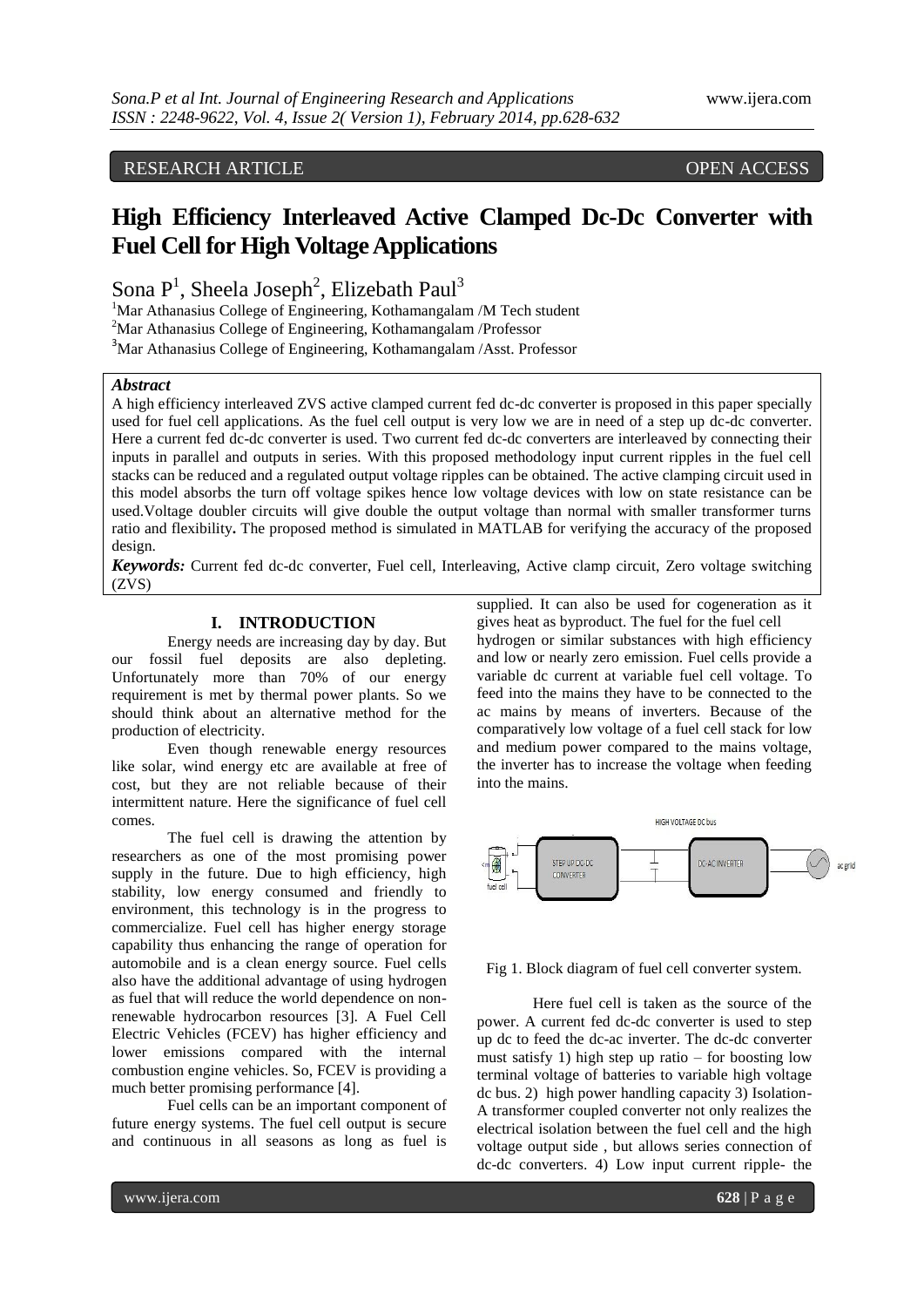ripple current inside the fuel cell must be small since it acts as a catalyst lifetime of fuel cell.

# **II. PROPOSED INTERLEAVED CURRENT FED DC-DC CONVERTER WITH VOLTAGE DOUBLER**

In this paper, an interleaved current fed dcdc converter with voltage doubler is proposed. Two current fed dc-dc converters are interleaved by parallel connected their input and their outputs are connected in series in order to reduce current ripples inside the fuel cells. This interleaved design increases the power handling capacity and reliability. In the case of failure of one of the cells, the system can still deliver 50% of rated power. It composed of input chokes  $L_{in1}$  &  $L_{in2}$  which acts as boost inductor to store and release the energy from the fuel cell, power switches  $Q_1$  – $Q_8$  step up transformers, an active clamp circuit a secondary voltage doubler



Fig 2: circuit diagram of the proposed system

Active clamp snubs the voltage turn off spikes across the power switches and thus aids in ZVS. Voltage doubler circuits will give smaller transformer turns ratio and reduce the voltage stresses of the secondary rectifier diodes. The L filter connected in series with the load reduces ripples in the output wave.

# **III. OPERATING STATES OF THE PROPOSED CIRCUIT**

 For the simplicity of the study of the operation and analysis, the following assumptions are made for the operation and analysis of the converter: 1) boost inductors  $L_{in1}$ &  $L_{in2}$  are large enough to maintain constant current through them. Output capacitors are large enough to maintain constant voltage across them. 2)all components are assumed ideal 3) series inductors  $L_{1k1} \& L_{1k2}$  include the leakage inductances of the transformers and 4)magnetising inductances of the transformers are infinitely large.

The duty cycle D for power switches  $Q_1$  –  $Q_8$  should be greater than 50% inorder to retain the continuity of the input inductor current [1]. Here D is chosen as 80%. The gate pulses for  $Q_1 \& Q_4 Q_2 \& Q_3$ ,  $Q_5\& Q_8$  and  $Q_6-Q_7$  are same. The gate pulses for  $Q_2\&$  $Q_3$  are delayed by 50%,  $Q_5 \& Q_8$  are delayed by 25% w.r.t  $Q_1 \& Q_4$ and  $Q_6$ - $Q_7$  are delayed by 50% w.r.t gate pulses of  $Q_5$ &  $Q_8$ .

There are 8 switching modes in this interleaved active clamped current fed dc-dc converter.

In mode 1, mode 3, mode 5 & mode 7all the switches  $Q_1 \& Q_8$  are in on state. Auxiliary switches  $Q_{aux1}$ and $Q_{aux2}$  are off. Input inductors  $L_{in1}$ & $L_{in2}$ are storing energy. The voltage across transformer windings are zero, resulting in soft switching turn-off condition for the power switches  $Q_2, Q_3, Q_6 \& Q_7$ ..Power is transferred to the load by the energy stored in the output filters, C1, C2, C3 & C4.

Mode 2 stays same as in mode 1 in cell 1. But in cell 2 the switches $Q_5 \& Q_8$  are in off state.  $Q_5$ , $Q_6$ &  $Q_{\text{aux2}}$  are turned on in ZVS condition since both parasitic capacitances are fully charged. Input inductors  $L_{in1}$  &  $L_{in2}$  is storing energy. The voltage across transformer 2 windings are zero. Power is transferred to the load by the energy stored in the output filters C3 & C4.

In mode 4 cell 2 stays remain same as in mode 3. But in cell 1the switches  $O_1 \& O_4$ are in on state.  $Q_2$ , & $Q_4$ are turned off in ZVS condition since both parasitic capacitances C-2, C-3 of the main switches  $Q_2$  and  $Q_3$  and discharges the parasitic capacitances Caux1 of the auxiliary switch  $Q<sub>aux1</sub>$ . Current in the input boost inductor is diverted in the auxiliary circuit path causing zero current through all main switches. The magnetising current flows through leakage current  $L_{1k1}$ , antiparallel diodes D1,D4 of main switches  $Q_1 \& Q_4$  Voltage across transformer 1 winding increases.

In mode 6 cell 1 remains same as that of mode 5. In cell 2 switches  $Q_5 \& Q_8$ are on and  $Q_6 \& Q_7$ are off. The input inductance current  $I_{Lin}$  charges C-6 and C-7 of the main switches  $Q_6$ &  $Q_7$ and discharges the parasitic capacitance of the auxiliary switch  $Q_{\text{aux2}}$ .Voltage across transformer 2 winding decreases.

In mode 8 cell 2 remains same as that of mode 7. In cell 1  $Q_1 \& Q_4$ are turned off in ZVS condition since voltage across transformer 1 are zero during mode 7.  $Q_3$ ,  $Q_2$ &  $D_1$ ' are conducting and C1 and C2 are charged.

# **IV. SIMULINK MODEL**

The proposed circuit- interleaved current fed dc-dc converter with voltage doubler is modelled and simulated in MATLAB2010a and made closed loop by adding a feedback network. The specification of the converter for simulation are: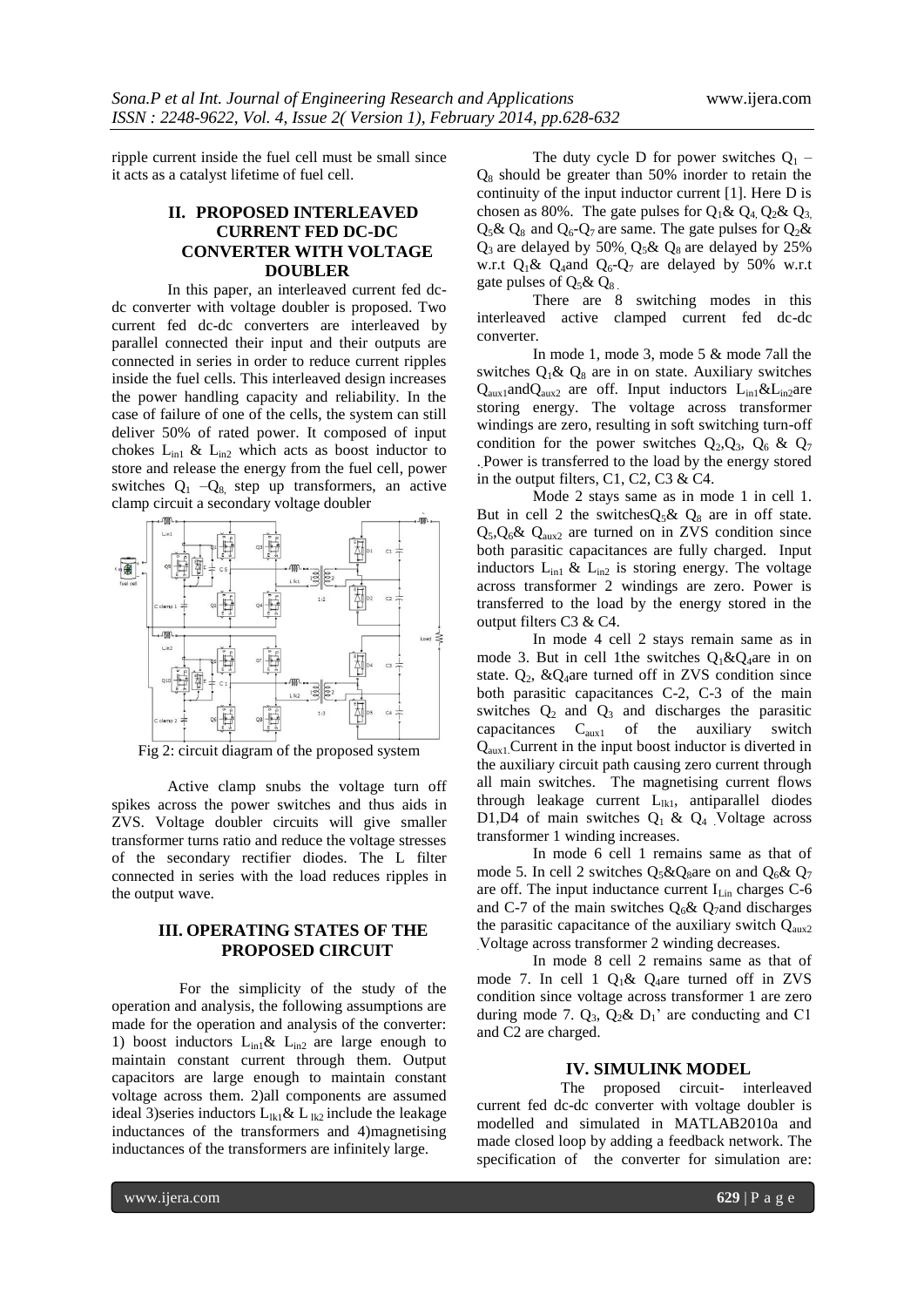input voltage,  $V_s=37V$ , switching frequency= 25KHz,<br>C1,C2,C3,C4=1000 $\mu$ F/120V, the parasitic  $C1, C2, C3, C4=1000 \mu F/120 V$ , the capacitances-C-1,C-2,C-3,C-4,C-5,C-6,C-7,C-8

=20µF/20V, L<sub>in1</sub> & L<sub>in2</sub> are taken as 62 mH and L<sub>1k1</sub> and  $L_{lk2}$  are chosen as  $5\mu$ H and the value of the filter L is chosen as 0.03 mH.

The Simulink model of the proposed system and the circuit in the subsystem 1, 2, 3 and 4 are shown in fig 3-a , 3-b , 3-c , 3-d ,3-e





$$
(b)
$$





Fig 3 : (a)Simulink model of the proposed system ,(b) model of subsystem 1, (c) model of subsystem 2,(d) model of subsystem 3 , (d) model of subsystem4

#### **V. SIMULATION RESULTS**

The simulation results of gate pulses created by feedback loop given to the proposed circuit.  $V_{gl}$ , V  $_{g3}$ , V<sub>g2</sub> and V <sub>g4</sub> are the gate pulses to Q<sub>1</sub>& Q<sub>4</sub>, Q<sub>2</sub>&  $Q_3$ ,  $Q_5$ &  $Q_8$  and  $Q_6$ - $Q_7$ 



Fig 4:gate pulses generated through feedback network connected to proposed system. (a), (b),(c) and (d) are the waveforms of  $\mathrm{V}_{\mathrm{g}1}$  ,  $\mathrm{V}_{\mathrm{g}3}$  ,  $\mathrm{V}_{\mathrm{g}2}$  and  $\mathrm{V}_{\mathrm{g}4}$ which are gate pulses to  $Q_1 \& Q_4$ ,  $Q_2 \& Q_3$ ,  $Q_5 \& Q_8$ and  $Q_6$ - $Q_7$ .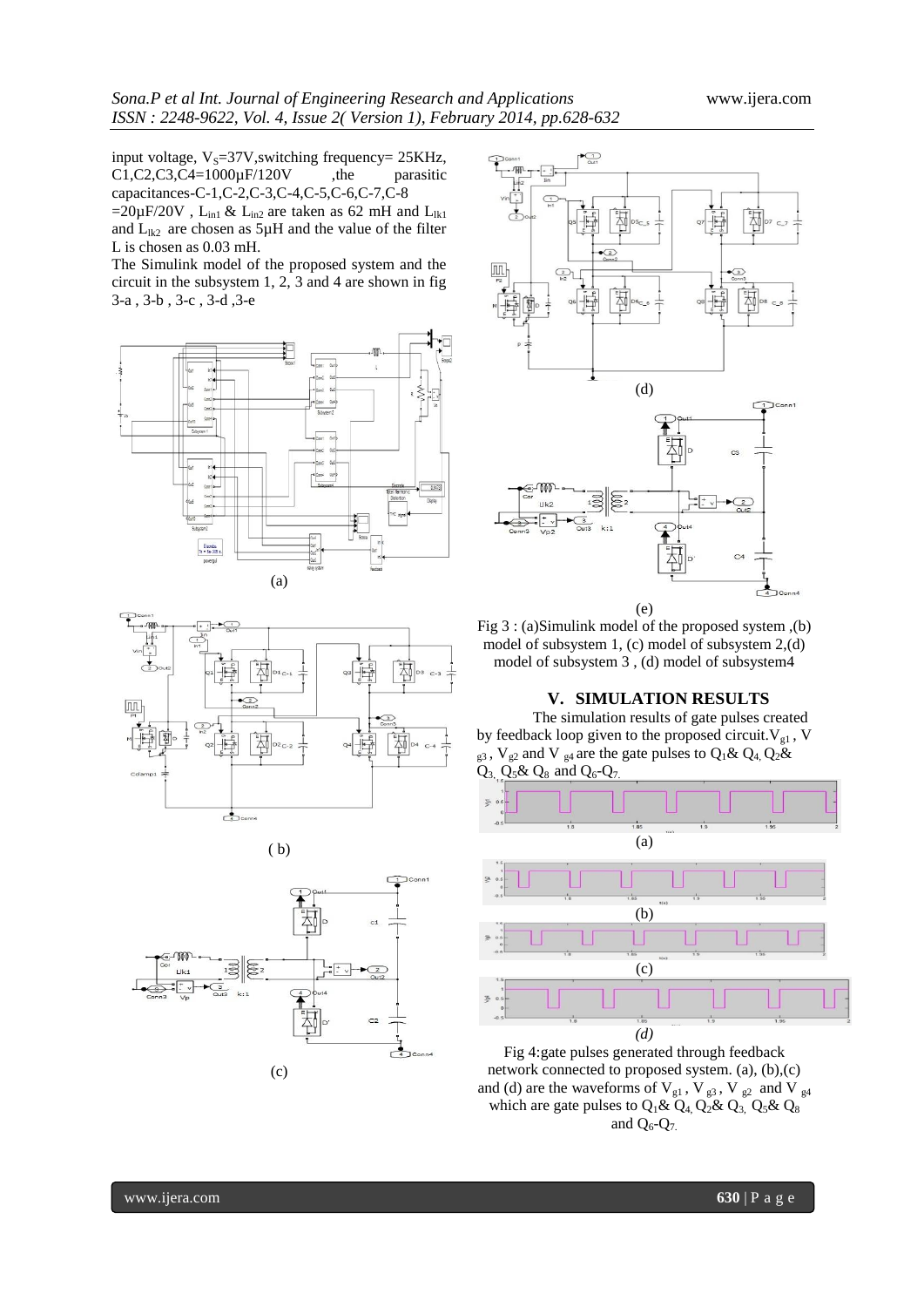Simulation waveforms of input boost inductor currents I<sub>Lin1</sub>, I<sub>Lin2</sub>, voltage across input boost inductor V<sub>Lin1</sub>, V<sub>Lin2</sub>, primary and secondary voltages of transformer windings  $, V_{p1}$ ,  $V_{p2}$ ,  $V_{s1}$ ,  $V_{s2}$  and high voltage output

 $V_0$  are shown in fig 4-e, f, g, h, i, j, k, l, m. The input current is of reduced current ripple because of the ripple cancellation of  $I_{\text{Lin}}$   $\&$  $I_{\text{Lin}}$   $I_{\text{Lin}}$   $\&$  $I_{\text{In2}}$ are phase shifted by  $180^0$ .



Fig 4: (e),  $(f)$ ,  $(g)$ ,  $(h)$ ,  $(i)$ ,  $(j)$ ,  $(k)$ ,  $(l)$  and  $(m)$  are the simulated waveforms of input boost inductor currents  $I_{\text{Lin}1}$ ,  $I_{\text{Lin}2}$ , voltage across input boost inductor V<sub>Lin1</sub>, V<sub>Lin2</sub>, primary and secondary voltages of transformer windings ,  $V_{p1}$ ,  $V_{p2}$ ,  $V_{s1}$ ,  $V_{s2}$  and high voltage output  $V_0$  respectively

|                                                                                              | Total Harmonic<br>distortion | Output voltage |
|----------------------------------------------------------------------------------------------|------------------------------|----------------|
| Current fed dc-dc<br>converter with active<br>clamp                                          | 0.8897                       | 265            |
| Interleaved current<br>fed dc-dc converter<br>with voltage doubler<br>and L filter           | 0.7504                       | 510            |
| Interleaved dc-dc<br>current fed converter<br>with voltage doubler,<br>L filter and feedback | 0.6473                       | 510            |

Table 1: THD and output voltage of ICF active clamped dc-dc converter with L filter and feedback at each stage of the system

The THD of the proposed system and the output voltages are measured at each stages of the interleaved dc-dc converter with voltage doubler and tabulated above in table 1. We get minimum THD at the last stage of the system. The harmonic in the output dc voltage is reduced to 65.72% and output dc voltage is boost to 510V.

# **VI. CONCLUSION**

An interleaved active clamped current fed dc to dc converter with voltage doubler is proposed for fuel cell application. The proposed converter maintains ZVS of primary switches. An interleaved design is adopted to increase the power handling capacity, reduces current ripples inside the fuel cells, the size of the converter, voltage and current rating, better thermal distribution are obtained. It also results low conduction losses in primary switches. An L filter added improved the output voltage waveform. The feedback circuit is added for improving the performance of the system. Hence the harmonic in the output dc voltage is reduced to 65.72% and output dc voltage is boost to 510V. This ICF dc-dc converter with voltage doubler, L filter and feedback network seems to be more suitable for a high power fuel cell system. This converter has the limitation that duty cycle of the main switches should be greater than 50%. Instead of using two we can do interleaving with four current fed dc-dc converter to get better performance and output voltage.

# **REFERENCE**

[1] Shih Jen Cheng, Yu Kang Lo "High efficiency digital controlled interleaved power converter for high power PEM Fuel cell Applications" "IEEE Trans. Ind. Electron., vol. 60, no. 2, pp. 826–834, Feb. 2013.